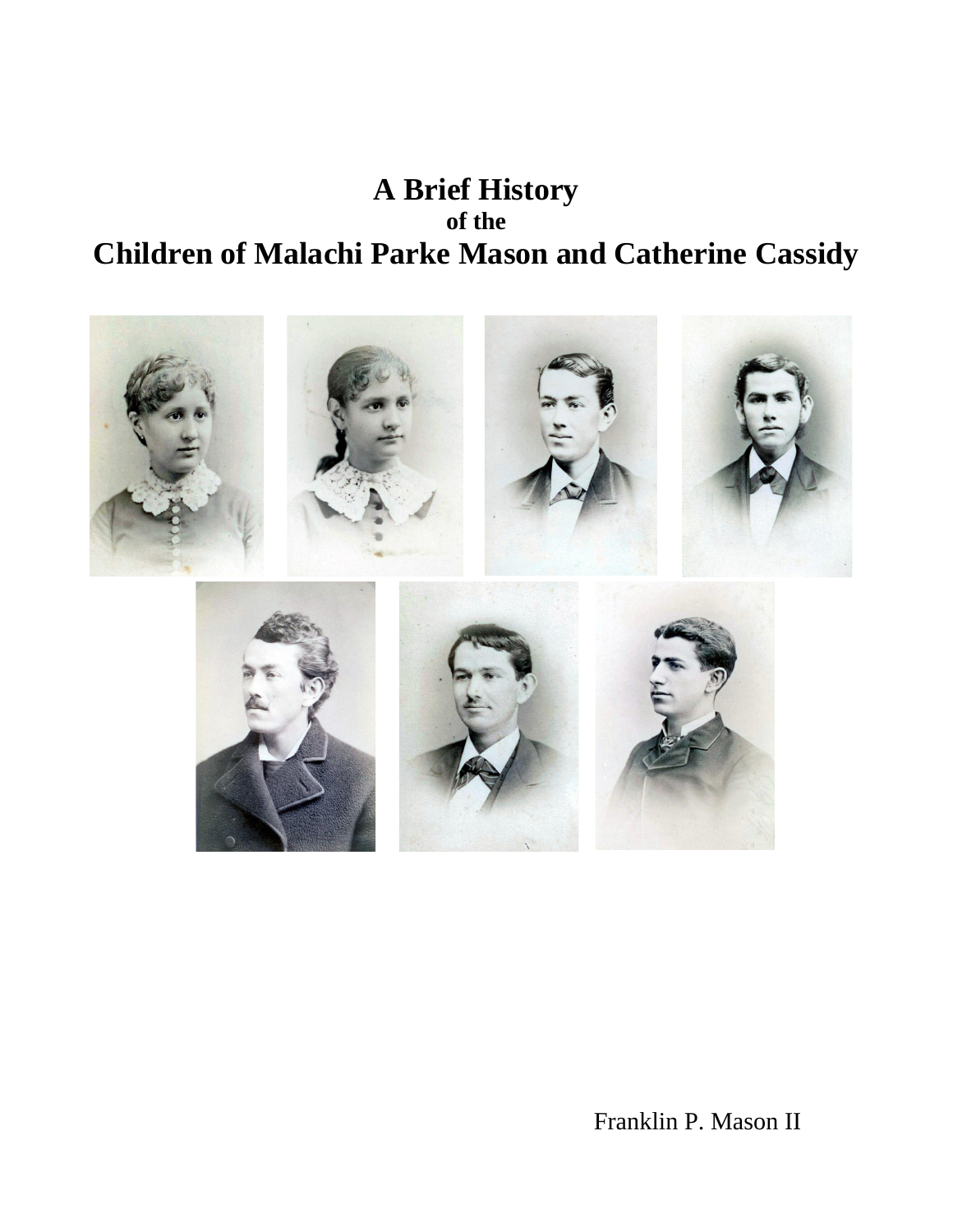## **Children of Malachi Parke Mason and Catherine Cassidy**

Franklin Pierce Mason II

Malachi Parke Mason and Catherine Cassidy had eight children, all of whom were born in Wilmington, Delaware:

Ellen Kendall Mason, b. 28 June 1848 Emma Virginia Mason, b. 15 March 1850 Henry Parke Mason, b. 20 February 1852 Franklin Pierce Mason, b 12 September 1853 Delaware Mason, b. 26 July 1856 William Mason, b. 11 March 1858 Thomas Mason, b. 11 September 1861 Isaac Edward Mason, b. 10 August 1864

Very unfortunately, both of their parents died when the children were quite young. Their mother, Catherine Cassidy Mason, died of pneumonia on 16 February 1864 at age 38 years. At the time of Catherine's death, the children ranged in age from Ellen at 15 (almost 16) years of age to Isaac at 5 months. Then, just four years later, on 10 August 1869, their father, Malachi Parke Mason, died of "lung consumption" (tuberculosis) at age 50 years. With the death of their father, the children became orphans. At the time of Malachi's death, the children ranged in age from 21 to 5 years of age.

After the death of their father, the children went to live with members of the family: with their sister, Ellen Kendall Mason Baylis; with their aunt, Tamson Mason Hoffman; and with their uncle, George Washington Mason.

Thus, the children were placed with family members as follows:<sup>1</sup>

Henry Parke (age 17) and Isaac Edward (age 5 years) went to live with their sister, Ellen. William Mason (age 9 years) went to live with his aunt, Tamson. Franklin (age 16 years) and Delaware (age 13 years) went to live with their uncle, Washington.

With such an inauspicious beginning, it might seem that the children would not have fared well in life. But for most, at least, that was not the case.

<sup>&</sup>lt;sup>1</sup> Emma Virginia, at age 19 years, went out on her own as a house domestic after her father died in 1869. She married James Knott in 1872. Thomas had died in 1868, before his father died.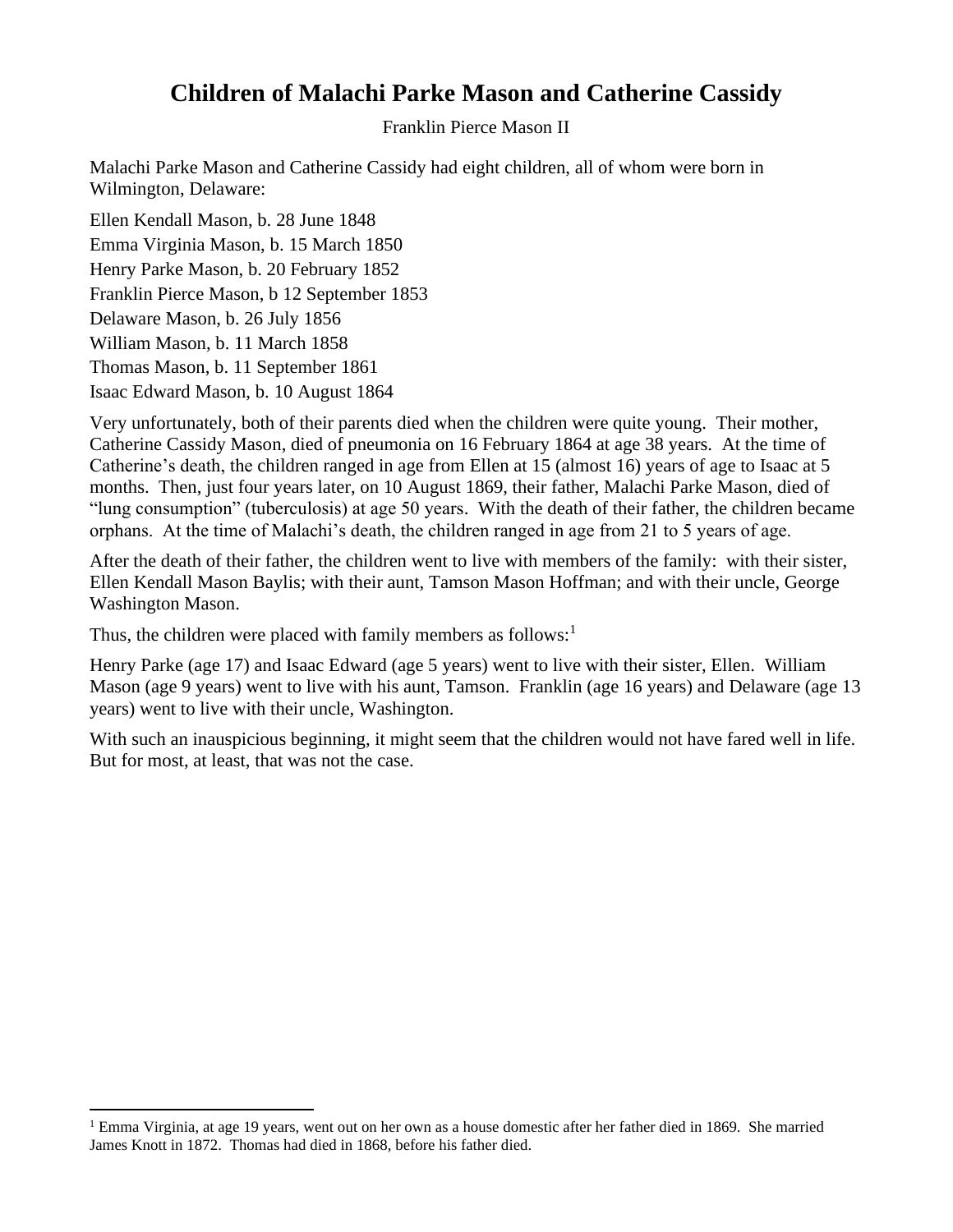**Ellen Kendall Mason** was born on 28 Jun 1848. As was mentioned before, Ellen married Jessie Kendall Baylis on 12 October 1865. [They were fourth cousins once removed, both being descended from Thomas Kendall (d. 1741)] They had four children: Roscoe Frank (b. 1868), Wynard Louis (b. 1870), Catherine K. (b. 1873), and Lester Kent (b. 1878).

Ellen was 21 years old when her father died. She had been married four years before at the age of 17, and she had a child by the time she was 21.

After her father's death, the home of Ellen Kendall Baylis and her husband, Jesse, became the center of life for many of the Mason children. For example, the U.S. Census of 1870 shows that Henry (then age 17) and Isaac (then age 5) were in the Baylis household. And according the 1880 Census, Isaac (then age 16) was still in the Baylis household, now working in a law office. The 1880 Census also shows that Delaware (then age 24 and a carpenter) and William (then age 21and an apprentice to a kid finisher) had also joined the Baylis household.



Ellen Kendall Mason *ca*. 1866



Ellen K. Mason Baylis *ca*. 1908 Jesse K. Baylis *ca*. 1908



## **Notes on Jesse Kendall Baylis**

Jesse K. Baylis was a veteran of the Civil War. In July 1864 (before he was married), he joined the  $7<sup>th</sup>$ Regiment, Delaware Infantry as a Private. (The war ended in April 1865.)

Jesse Baylis was the Manager of the Masonic Hall (Grand Opera House) in Wilmington for many years. Following is an excerpt from the *History of the State of Delaware from the Earliest Settlement to the Year 1907*, in three volumes, by Henry C. Conrad, Published by the Author, Wilmington, Delaware 1908, Volume II, pages 424-425: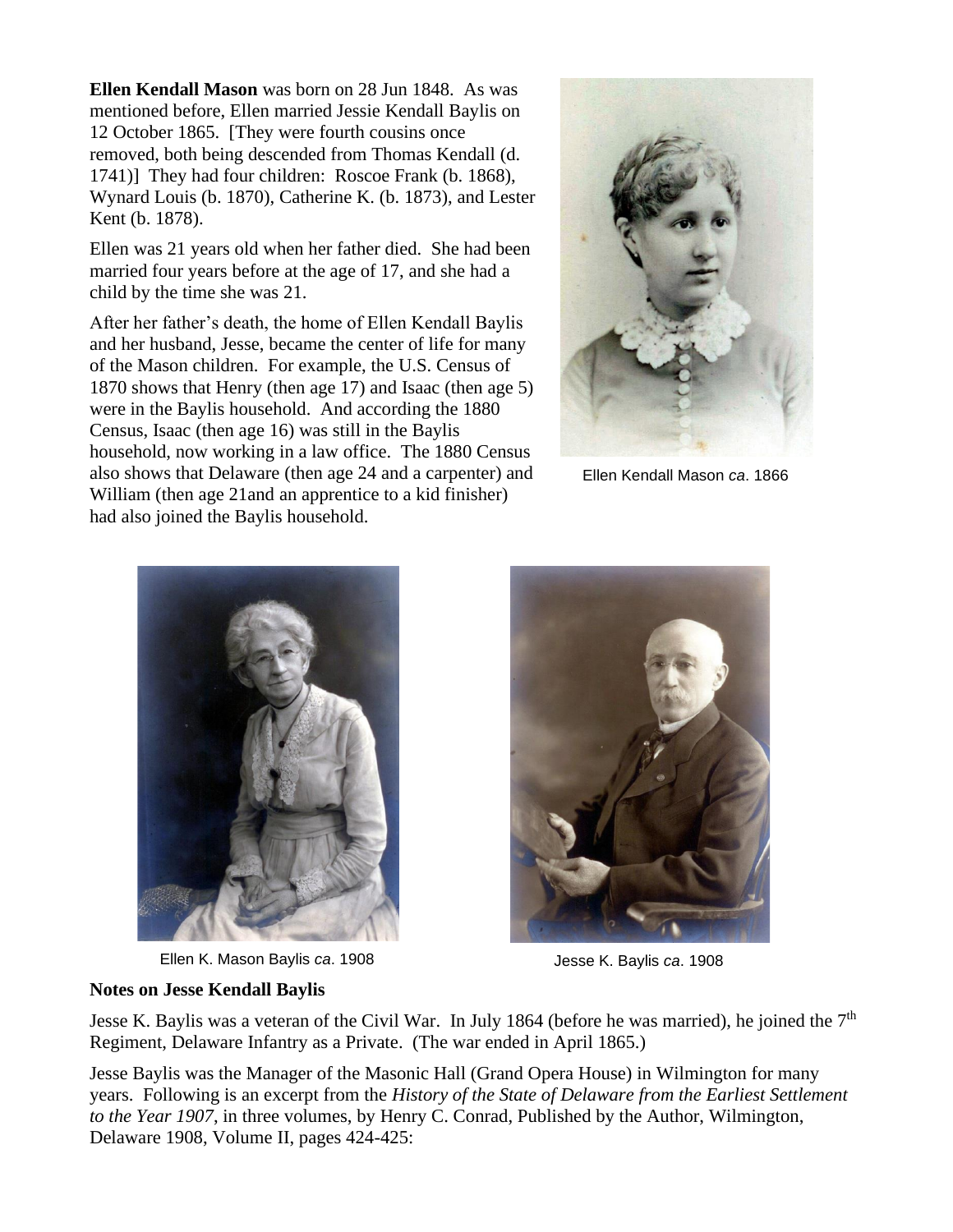In 1869 the Masonic Hall Company was chartered with a capital of \$100,000. George G. Lobdell was the first president and John P. Allmond secretary. In 1870 the company purchased a lot on the easterly side of Market Street about midway between Eighth and Ninth streets, running through from Market to King Street and on the lot preparations were made at once to erect a Masonic Temple and opera house. At the time of its erection it was one of the most substantial and imposing buildings in the City of Wilmington. James H. Beggs served as chairman of the building committee and Jesse Sharpe as chairman of the finance committee. Thomas Dixon of Baltimore was the architect. The corner-stone was laid April 20, 1871, and the building was dedicated April 18, 1872. On its completion Wilmington possessed for the first time a thoroughly equipped and up-to-date public hall, suited for all public entertainments and with a stage capacity that afforded every facility for operatic and theatrical performances. The building also contained large and commodious rooms for the accommodation of the Masonic lodges of the City and there were apartments rented for outside purposes. Jesse K. Baylis became manager of the opera house soon after its dedication and has continued almost without interruption until the present time [1907]. He has been an unusually efficient and popular manager.

Jesse K. Baylis was on the Wilmington City Council for at least one term, beginning in 1895. He was a member of the Knights Templar, St. John's Commandery and several other service organizations.

Jesse K. Baylis owned his own home in 1920.

Ellen Mason Baylis died in 1923. Both she and her husband are buried in Wilmington and Brandywine Cemetery in Wilmington.

**Emma Virginia Mason** was born on 15 Mar 1850. She was 19 years old when her father died. In the 1870 U.S. Census, she is shown as living with a family as a "house domestic" in Wilmington.

Emma V. Mason married James Knott in 1872. She was 22 years of age, and he was 28 years old. They had three children: Harry Parke (b. 1875), Mary V. (b. 1878), and James Edward (b. 1888).

In the 1900 U.S. Census, James Knott is listed as a clerk in a grocery store.

James Knott died on 13 June 1919, after which Emma went, first, to live with her son, Harry, and, later, with her son James.

Emma Mason Knott died on 7 January 1930. She and her husband are both buried in Silverbrook Cemetery in Wilmington.



Emma Virginia Mason *ca*. 1866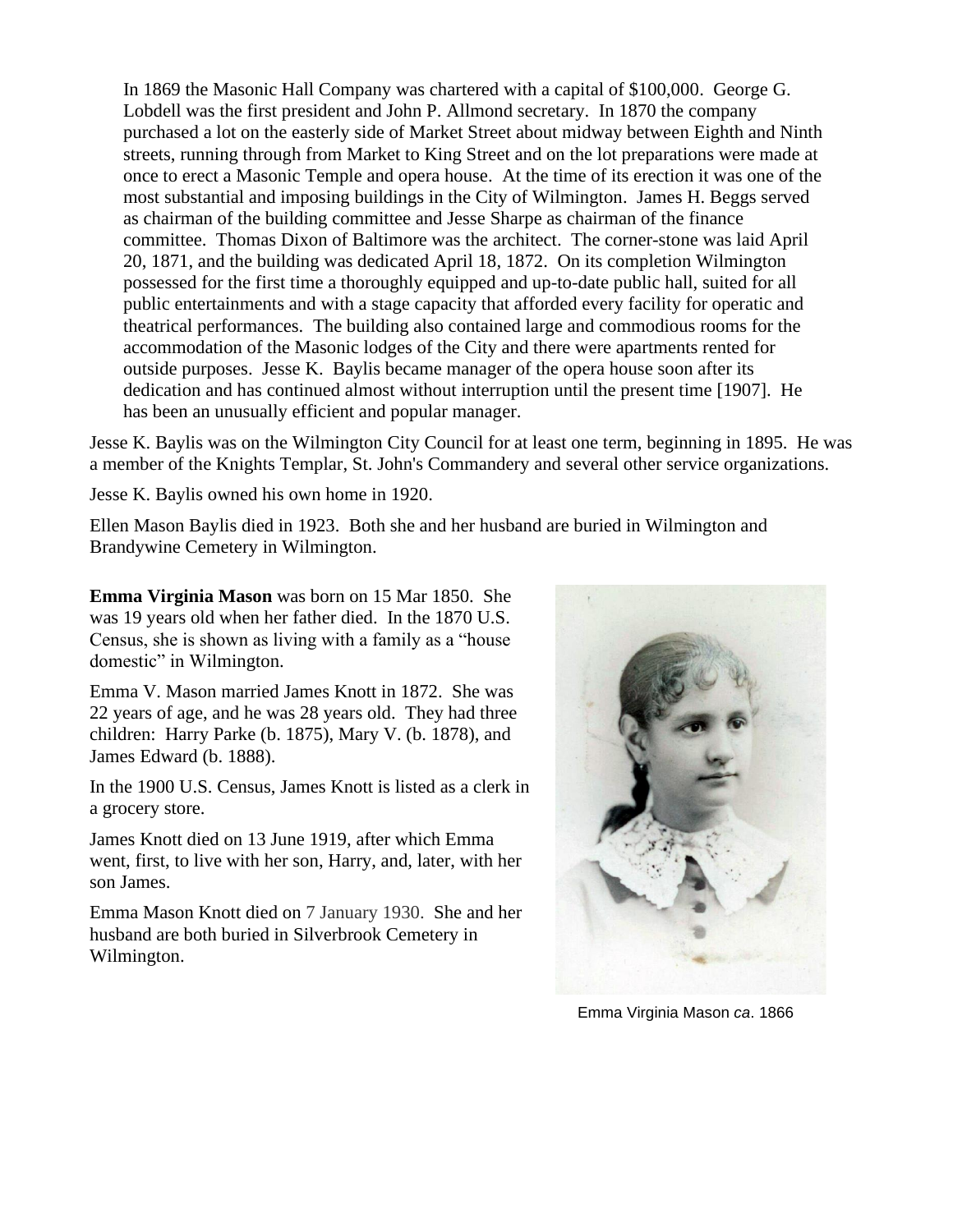

Emma V. Mason with her husband James Knott *ca*. 1900

**Henry Parke Mason** was born 20 Feb 1852. He was 17 years of age when his father died. The 1870 Census shows that he was living with his sister Ellen Baylis at that time and was employed as an apprentice cabinet maker.

Henry Parke Mason married Frances E. Walker in about 1878. He was about 26 years of age, and she was about 24. They had four children: George Latimer (b. 1886), Henry W. (b. 1889), Alice K. (b. 1891), and Katherine Kendall (b. 1892). (Frances Walker Mason had a total of nine children, only four of whom were living in 1910.)

Henry P. Mason was a carpenter for over 40 years.

Henry P. Mason owned his own home in 1920.

Henry Parke Mason died in 1930 in Wilmington. Both Henry and his wife are buried in Mount Salem Cemetery in Wilmington.



Henry Parke Mason *ca*. 1870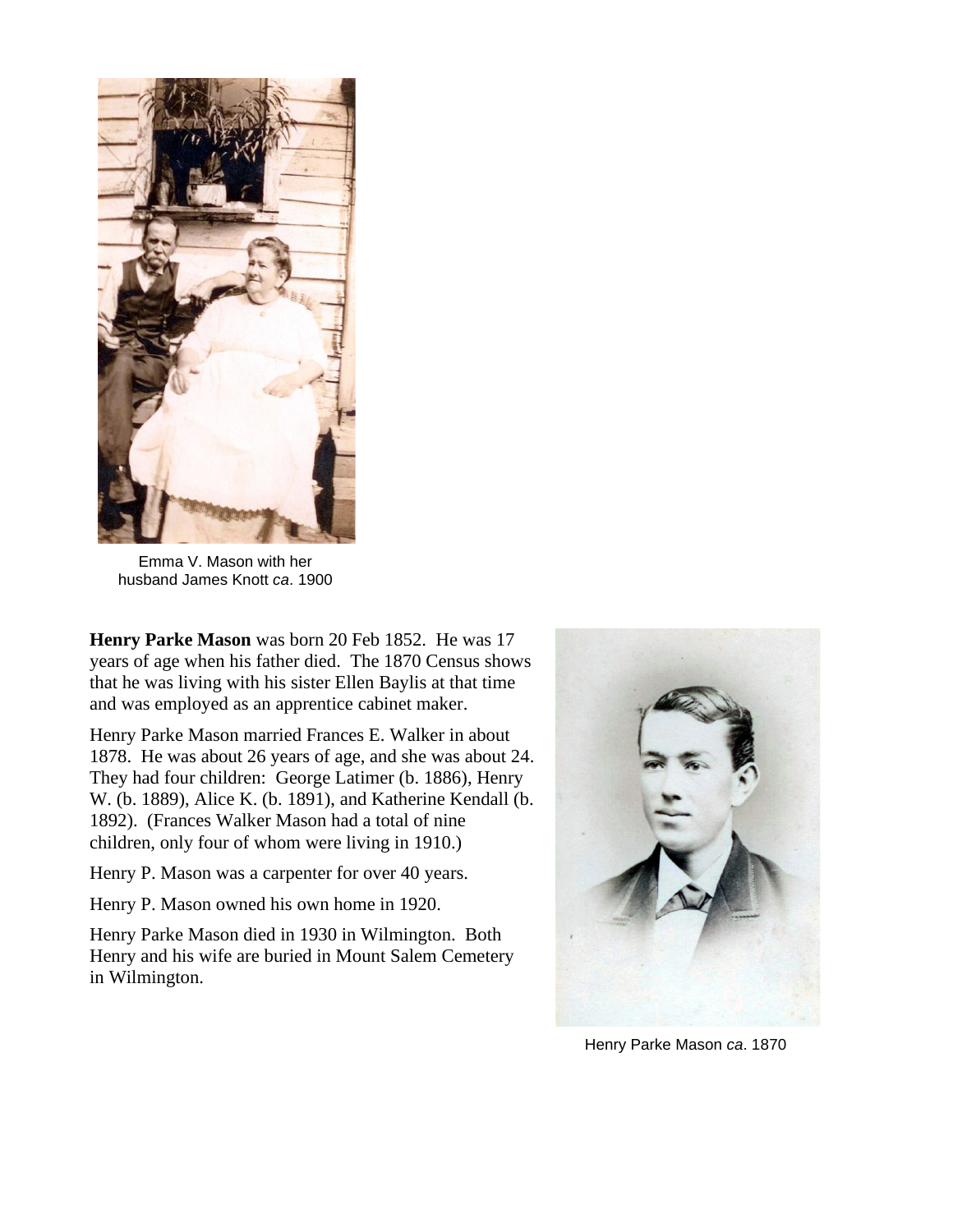**Franklin Pierce Mason** was born 12 Sep 1853. He was 15 years of age when his father died. There does not appear to be a U.S. Census record for Franklin P. Mason for the 1870 census. However, according to the Wilmington, Delaware City Directory for 1875, Franklin lived with his uncle, George Washington Mason at that time. Franklin was still living with his uncle in 1880; therefore, it seems safe to assume that Franklin lived with his uncle from the time of his father's death in 1869 until his marriage in 1882.

On April 30, 1871, (when he was 17 years of age), Franklin P. Mason was confirmed as a member of the Calvary Church (Episcopalian) of Wilmington.

As was mentioned before, Washington Mason was a carpenter and a builder. As such, he apprenticed his nephews, Franklin and Delaware (see below), as carpenters.



Franklin Pierce Mason *ca*. 1872

Franklin Pierce Mason married Ann Elizabeth Hildreth in 1882. They were both 28 years of age. They had four children: Helen Otley (b. 1883), Willard Cassidy (b. 1885), Miriam Jean (b. 1887), and Gertrude Hildreth (b. 1889).

Franklin P. Mason was a carpenter for over 30 years. (In addition, he was listed as a Pattern Maker in the 1891 Wilmington City Directory working for the P. & J. Co., for whom he also worked as a carpenter.)

In 1895, Franklin P. Mason moved from Wilmington to Brooklyn, New York to join his father-in-law, James Hildreth, in the manufacture of varnish and paint. In 1900, Franklin P. Mason was listed as a Varnish Maker living in Brooklyn. (However, in the 1901 Brooklyn City Directory, he was listed as a carpenter. Therefore, he must have continued in that trade for a while after joining the Hildreth Varnish Company.)

Franklin's beloved wife, Ann Hildreth Mason, died in June 1923. Shortly before Ann died, Franklin and Ann moved from Brooklyn to Queens, where they bought a house. Franklin lived in that house with his daughter Gertrude until his death in 1928.

Both Franklin P. Mason and his wife are buried in Wilmington and Brandywine Cemetery in Wilmington.



Franklin Pierce Mason *ca*. 1882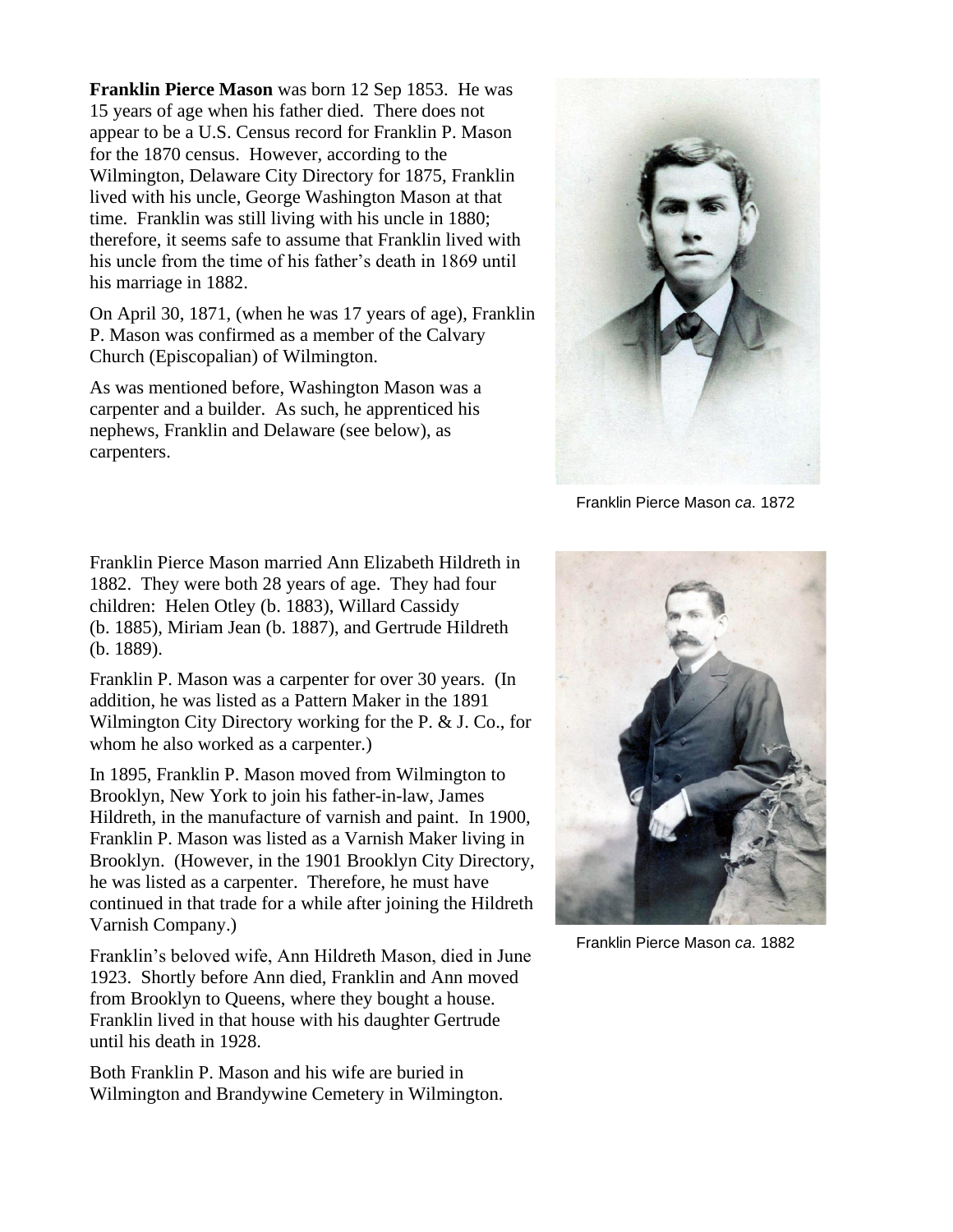

Franklin Pierce Mason and Ann Elizabeth Hildreth Mason *ca*. 1898

**Delaware Mason** was born 26 Jul 1856. He was almost 13 years of age when his father died, at which time Delaware went to live with his uncle Washington Mason. As was mentioned before, Delaware (and his brother Franklin) apprenticed with his uncle as a carpenter.

In 1875, the Wilmington City Directory shows that Delaware, at age 19, was living on his own, working as a carpenter, but just a few doors away from his brother Henry.

Then, in 1880 Delaware was living with his sister, Ellen Baylis (US Census).

Delaware Mason married Catherine Anne Gibson on 13 October 1881. They were both 25 years of age. They had four children: Roscoe (b. 1883), Harvey Henderson (b. 1885), Joseph Kendall (b. 1888), and Mildred I. (b. 1894).

Delaware was a carpenter all of his working life, more than 55 years.

Delaware Mason owned his own home in 1920.

Delaware died in 1937. Both Delaware and his wife are buried in Mount Salem Cemetery in Wilmington.



Delaware Mason *ca*. 1874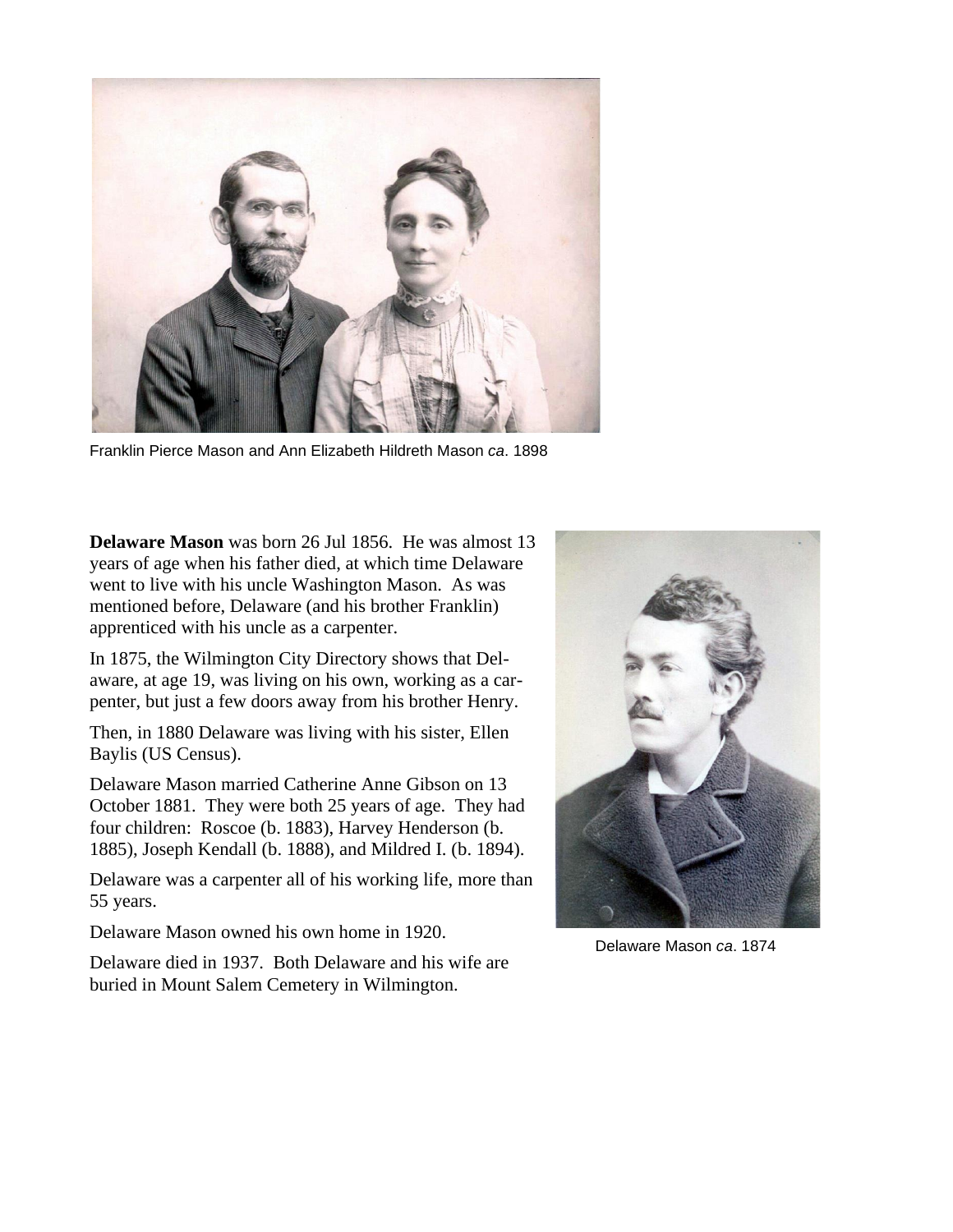

Delaware Mason with his wife and daughter *ca.* 1920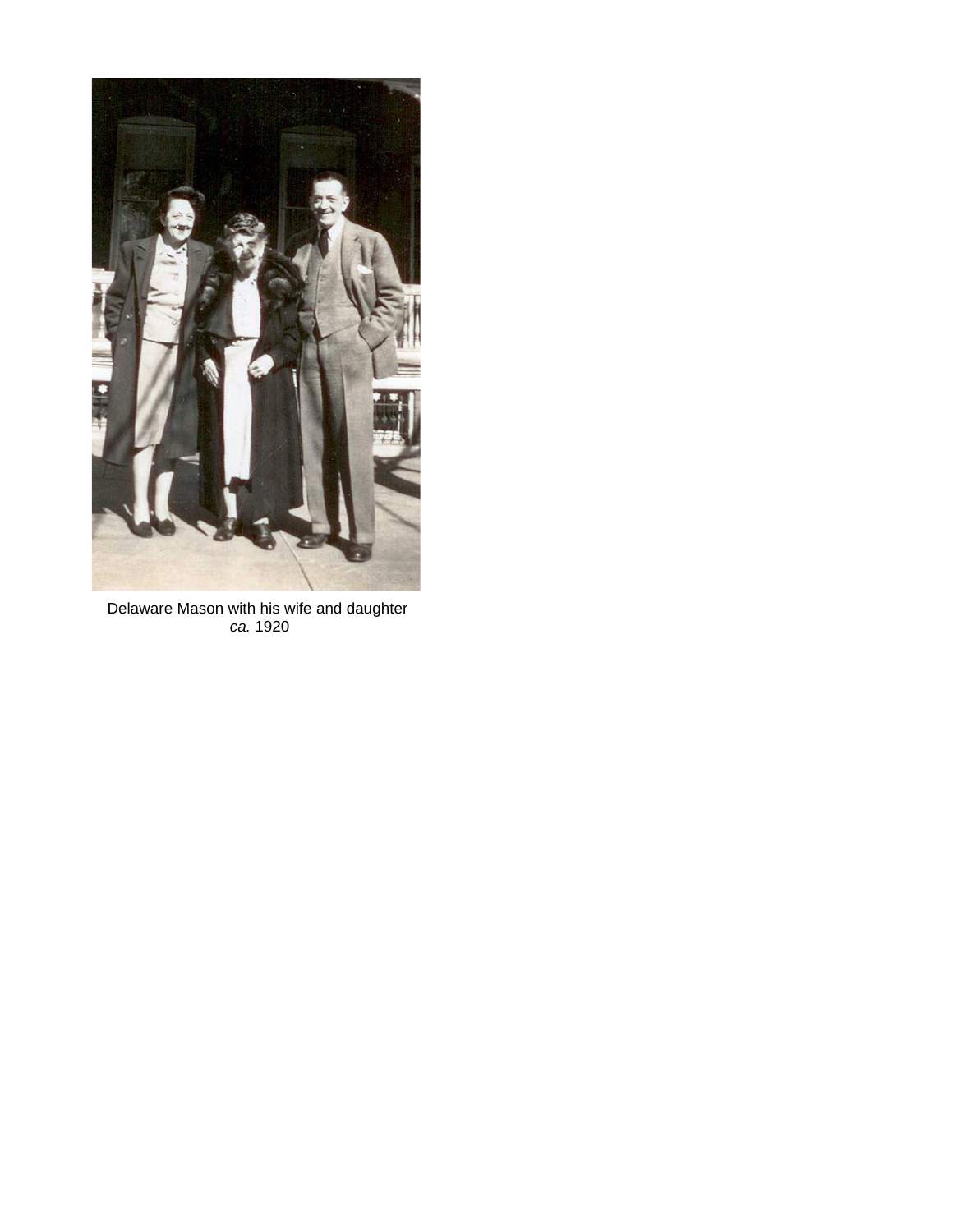**William Mason** was born 11 Mar 1859. He was 9 years of age when his father died. After his father died, William went to live with his aunt, Tamson Mason Hoffman, and her husband, Joseph Hoffman, in Philadelphia (1870 U.S. Census).

When he was perhaps 18 years old, William moved back to Wilmington, where, in 1880 at age 21, he was living with his sister, Ellen Mason Baylis, and her family (1880 U.S. Census). In 1880, William was an apprentice to a kid goat leather finisher. At age 22, William began to work for the Pennsylvania Railroad as an engineman (engineer), a position he held for 43 years.

William Mason married Gulie Elma Smoot in 1882. He was 23 years of age, and she was 20 years old. They had one child: David Woolman (b. 1884).

William Mason was a member of Washington Lodge, No. 1 A F and F M; Brotherhood of Locomotive Engineers, No. 342; and Brotherhood of Locomotive Firemen and Engineers, No. 231



William Mason *ca*. 1877

William Mason owned his own home in 1920

William Mason died in 1932. He and his wife are both buried in Silverbrook Cemetery in Wilmington.

**Thomas Mason** was born on 11 September 1861. He died 02 Apr 1868 at age 7 years of "enteric fever" (typhoid fever). He died after his mother died but before his father died. He is buried with his mother in Wilmington and Brandywine Cemetery in Wilmington.

**Isaac Edward Mason** was born 10 Aug 1864. He was just 5 years old when his father died. When his father died, Isaac Edward (Edward) went to live with his sister, Ellen Mason Baylis, and her husband and family. Edward was still with the Baylis household at age 16 in 1880 at which time the U.S. Census states: "works in a law office".

Edward Mason married Emily E. Ogden in 1893 in Cook County, Illinois. He was 29 years of age and she was 37 years old. Apparently, she had been married before, because her son, Albert Ogden [Mason], was born in 1883.

Edward moved to Indianapolis, Indiana some time before 1910.

Edward Mason was an artist. For example, he did the illustrations for Christmas cards.

Edward Mason owned his own home in 1920.

Isaac Edward Mason died in 1922. He and his wife are both buried in Crown Hill Cemetery in Indianapolis, Indiana.



Isaac Edward Mason *ca*. 1882